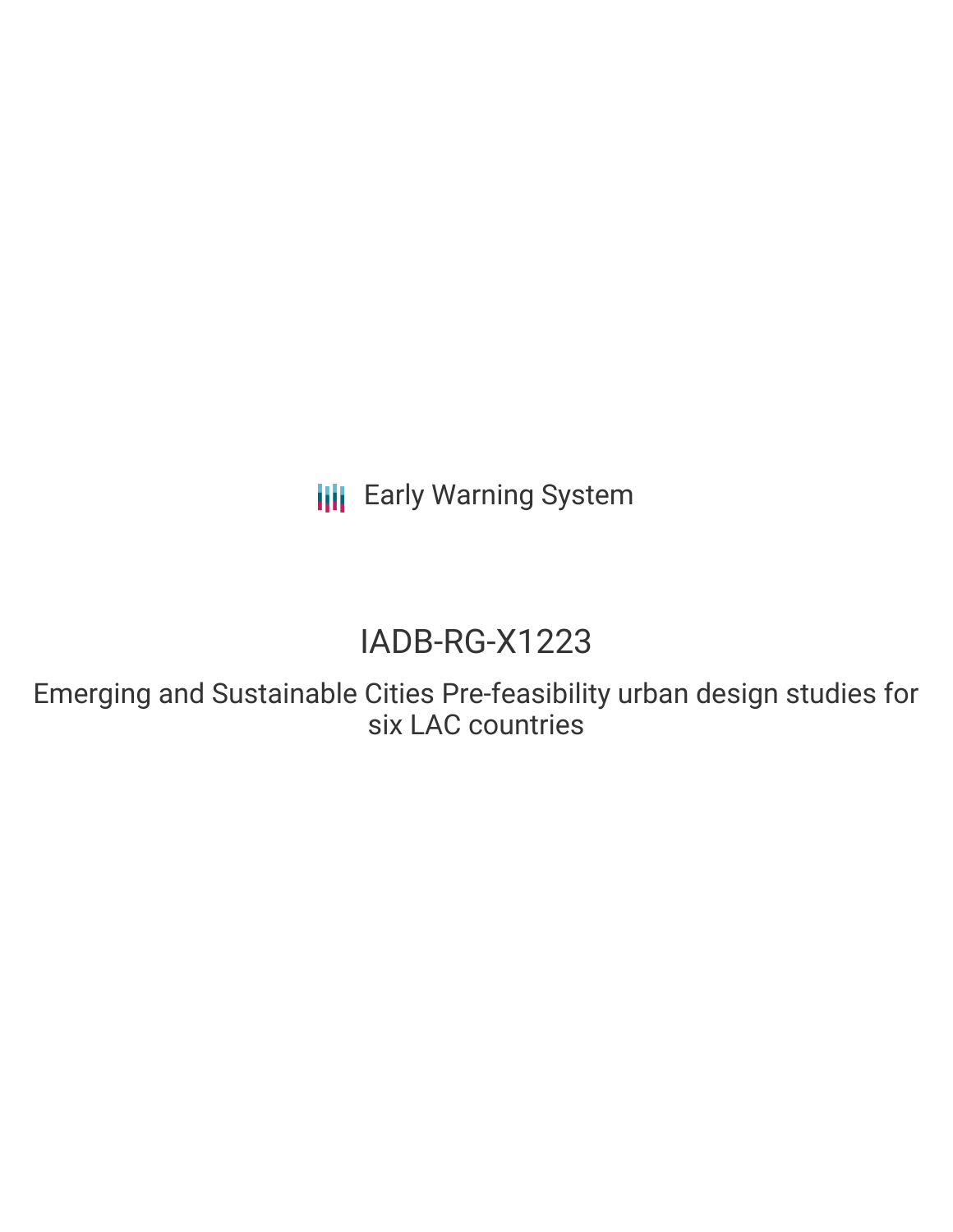

#### **Quick Facts**

| <b>Financial Institutions</b>  | Inter-American Development Bank (IADB) |
|--------------------------------|----------------------------------------|
| <b>Status</b>                  | Proposed                               |
| <b>Bank Risk Rating</b>        |                                        |
| <b>Sectors</b>                 | Infrastructure                         |
| <b>Investment Amount (USD)</b> | \$ 0.07 million                        |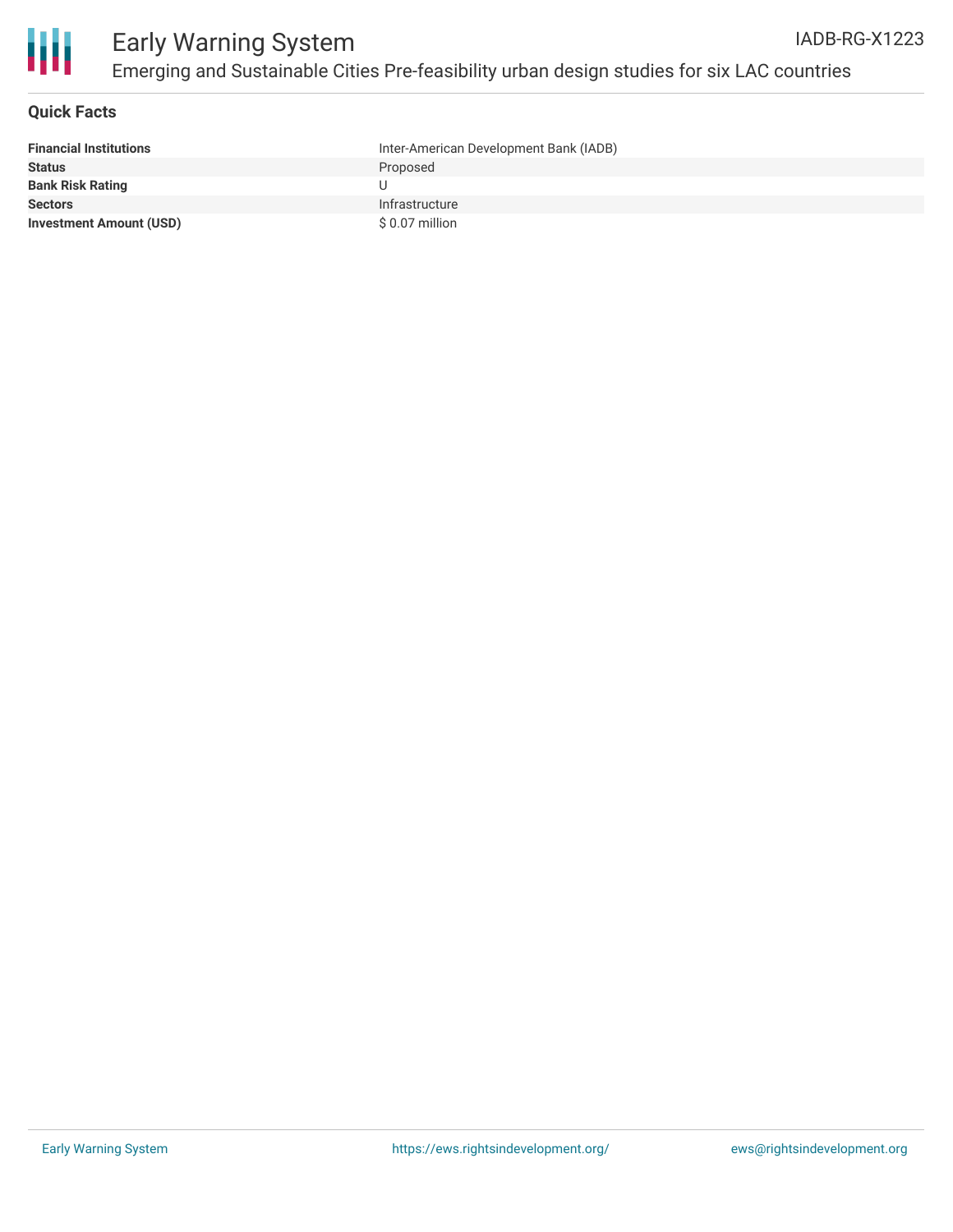

## **Project Description**

The main objective of the project is to finance pre-feasibility urban studies on five cities in the LAC region. Austria supports the Emerging and Sustainable Cities Initiative through financial contribution and technical expertise. In collaboration with the Institute for Urban Design and Landscape Architecture at the University of Technology of Vienna (UTV), this contribution was set up to enable professionals in the fields of Architecture and Urban Planning to contribute to the implementation of the Emerging and Sustainable Cities Program.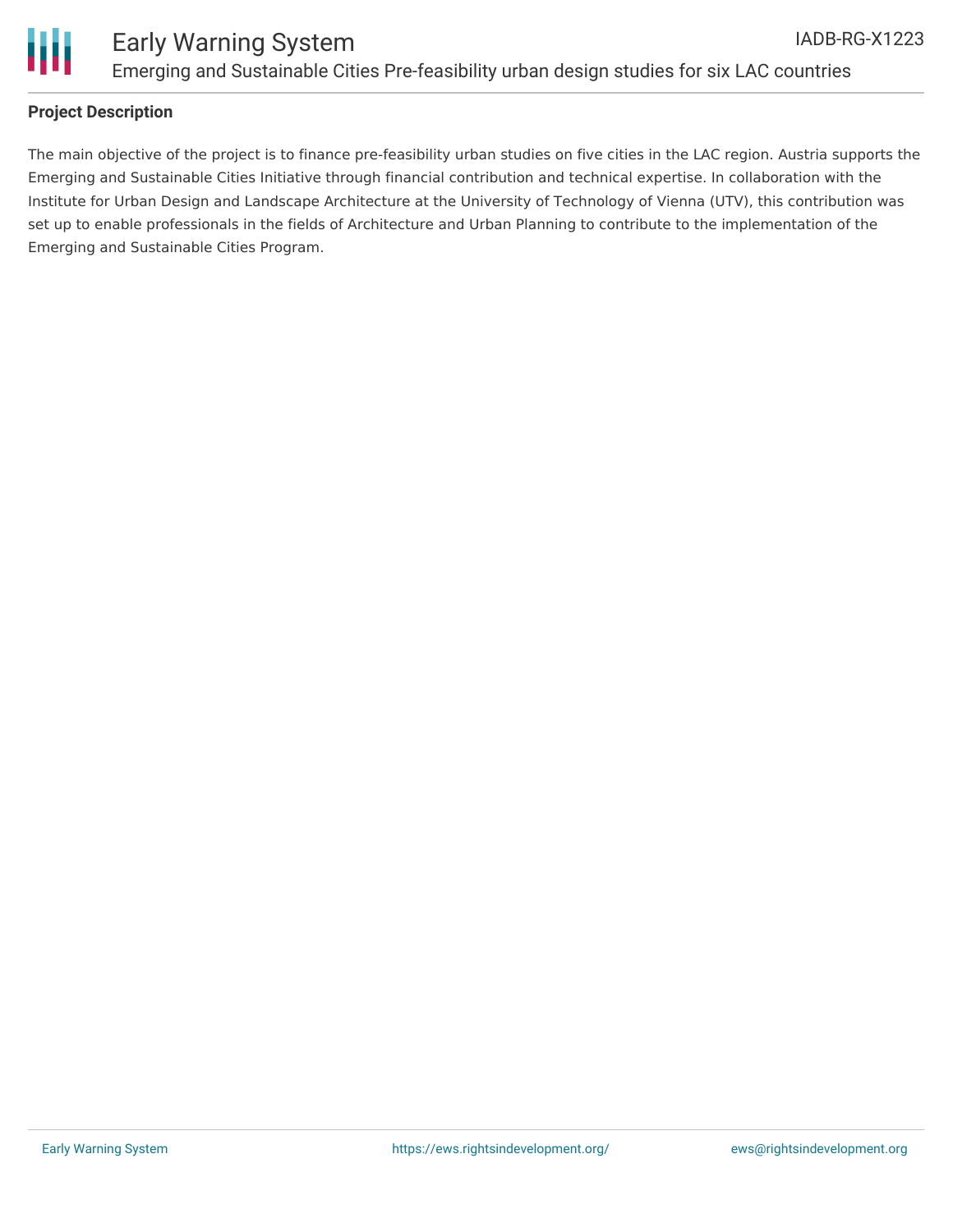

#### Early Warning System Emerging and Sustainable Cities Pre-feasibility urban design studies for six LAC countries IADB-RG-X1223

#### **Investment Description**

• Inter-American Development Bank (IADB)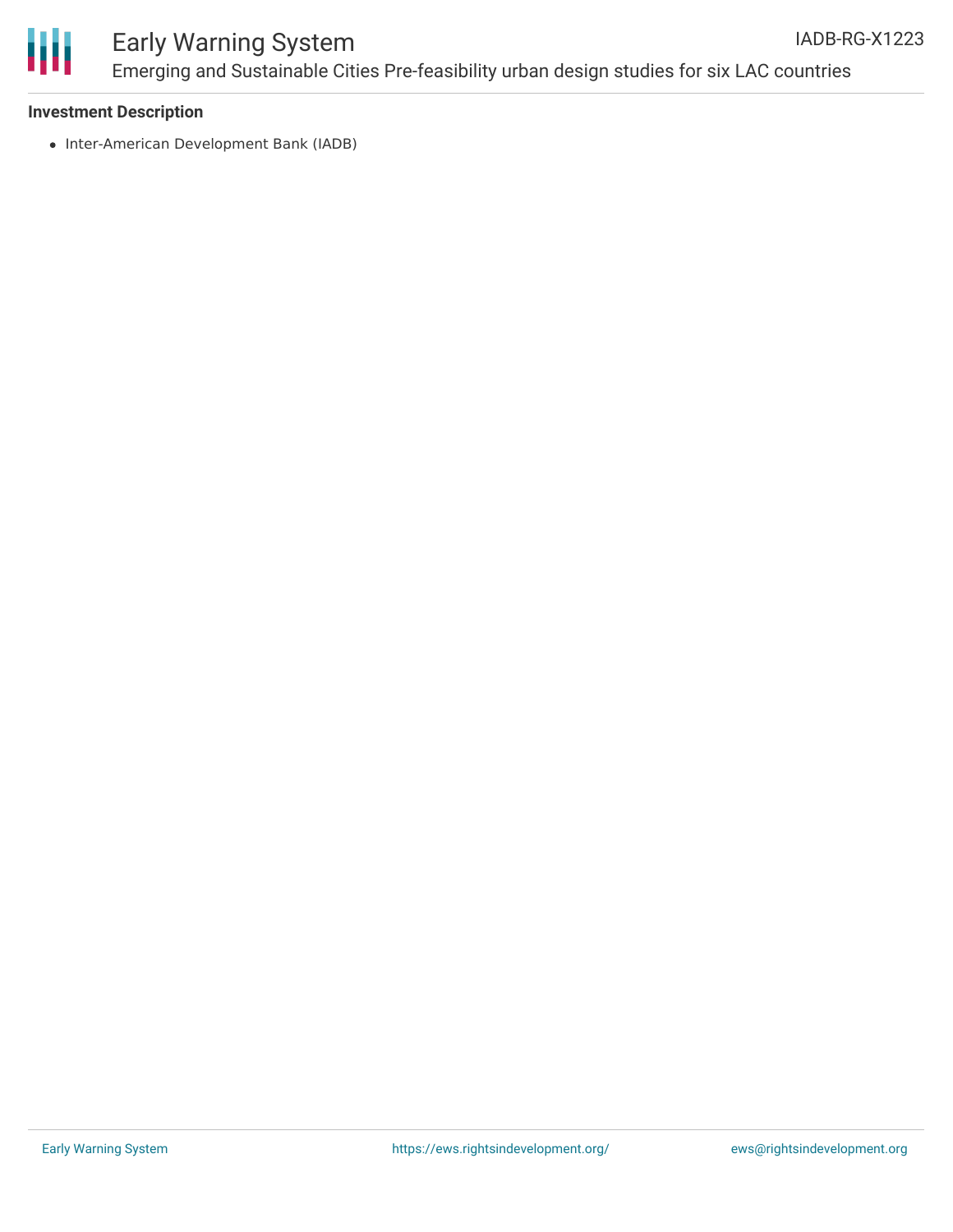

## **Contact Information**

ACCOUNTABILITY MECHANISM OF IADB

The Independent Consultation and Investigation Mechanism (MICI) is the independent complaint mechanism and fact-finding body for people who have been or are likely to be adversely affected by an Inter-American Development Bank (IDB) or Inter-American Investment Corporation (IIC)-funded project. If you submit a complaint to MICI, they may assist you in addressing the problems you raised through a dispute-resolution process with those implementing the project and/or through an investigation to assess whether the IDB or IIC is following its own policies for preventing or mitigating harm to people or the environment. You can submit a complaint by sending an email to MICI@iadb.org. You can learn more about the MICI and how to file a complaint at http://www.iadb.org/en/mici/mici,1752.html (in English) or http://www.iadb.org/es/mici/mici,1752.html (Spanish).